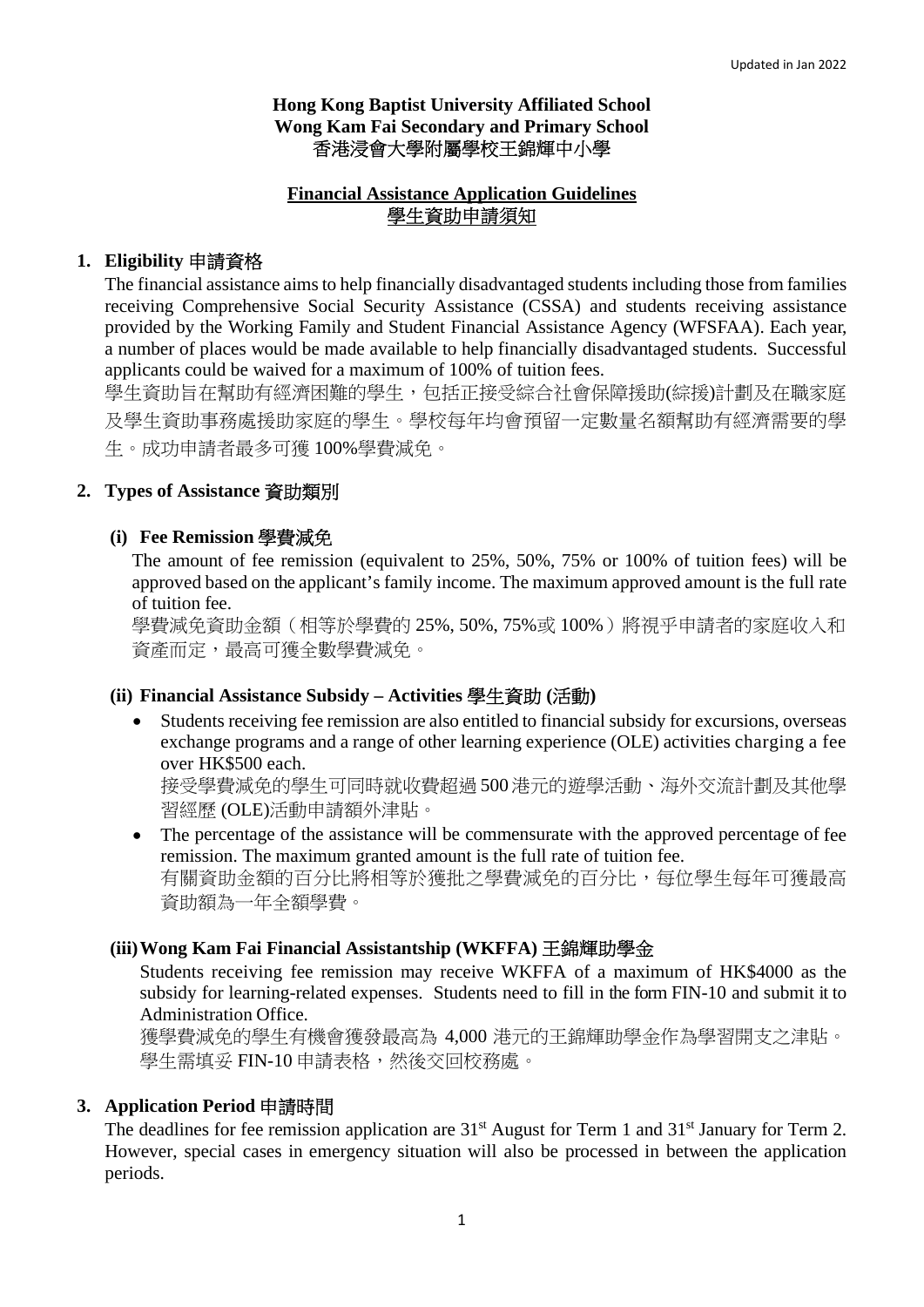計劃的截止申請日期為八月三十一日(第一學期)及一月三十一日(第二學期)。惟遇緊急情況 的特別個案,校方亦會於其他時段處理有關申請。

### **4. Application Procedures** 申請程序

- (i) All applications must be made by the student's parents or his/her legal guardian(s). 所有申請必須由學生之家長或法定監護人提交。
- (ii) A new application should be submitted every year. 必須每年重新提交申請。
- (iii) Applicants have to fill in the form FIN-01a and submit it to the Administration Office. All applications will be forwarded to the Finance Office for processing. 申請人須填妥FIN-01a表格後交回校務處,所有申請將交由財務部處理。
- (iv) For the application for Financial Assistance Subsidy Activities, applicants have to fill in the form FIN-01b.

學生資助(活動)申請人須填寫FIN-01b表格。

(v) If any student withdraws from the activity concerned, parents need to pay the full cost of the activity. If the student's performance or attendance is below standard, it may affect his/her FA subsidy application for other activities in future. Based on the agreement in FIN-01b, the school reserves the right to seek all remedies available by law for any violation of these terms of use. In case of disputes, the decision of the school shall be final and binding.

若學生中途退出有關活動,家長須支付全額費用。若學生表現或出席率未如理想,有 可能影響其將來就其他活動申請學生資助的資格。根據FIN-01b協定,若違反使用守則, 學校保留向申請人索償的法律權利。如有任何爭議,一切以學校決定為準。

(vi) SS and PS divisions will submit the form FIN-01b directly to the Finance Office for verification before processing the payment. The Finance Office will contact the applicant if cost overrun occurs.

在處理付款前,中學及小學部會將FIN-01b表格交予財務部作確認。若申請費用超出上 限,財務部會與申請人聯絡。

(vii)Applicants failing to provide detailed and accurate information or required documents may delay the vetting process.

申請人須依時提供詳盡及準確的資料或所需文件,以免影響審批程序。

(viii) The school will check the application forms and may conduct an investigation if deemed necessary.

如有需要,校方會檢查申請表及作出調查。

- (ix) The school reserves the right to make the final decision over all applications. 校方對所有申請保留最終決定權。
- (x) If the activity is entitled to group scholarship, students can also apply for the scholarship. The cost will be deducted from financial assistance first and then the remaining amount from the scholarship granted.

若該活動符合團體獎學金資格,學生亦可提出申請。費用將先由學生資助金扣除,餘 額再於獎學金扣除。

(xi) Those receiving other types of financial assistance (such as CSSA Scheme, subsidies from Student Finance Office) may also apply but have to provide the notification letter and details of the related scheme.

正接受其他資助的學生(包括綜合社會保障援助計劃、學生資助處的補助)亦可提出 申請,但必須提供有關計劃的通知信及詳細資料。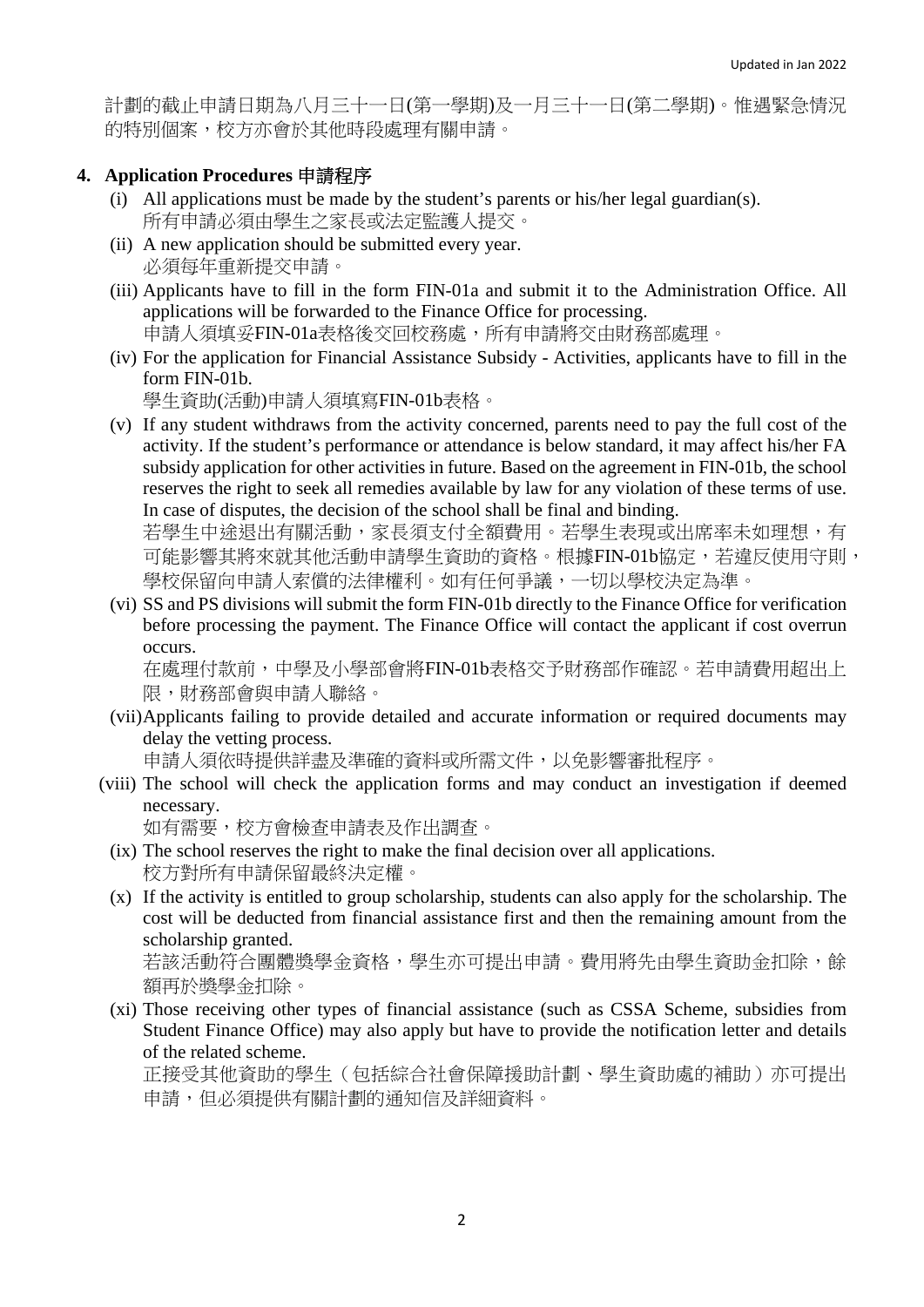# **5. Calculation** 計算方法

(i) Benchmark Disposable Income 可支配收入指標

The benchmark disposable income will be reviewed from time to time. The disposable income means the total annual income of the applicant and the applicant's spouse from all sources (please refer to Table 1 for details).

校方會定期審視可支配收入指標。可支配收入指申請人及配偶全年的所有收入(詳情 請參閱列表一)。

(ii) The applicant is required to report the sources from him or her and his/her spouse as listed in Table 1.

申請人須申報本人及配偶所有收入來源 (見列表一)。

(iii) The family's principal residence is not counted as an asset. So the family's disposable income would exclude the cost of rental or the amount of mortgage interest on the family's principal residence.

家庭之主要居所並不計算於資產內。故家庭之可支配收入不包括家庭主要居所的按揭 利息或租金。

(iv) Family members refer to the applicant, the applicant's spouse, the unmarried children residing with the family and the dependent parents living in the same residence (please refer to Table 2) for details). For single-parent families, a "plus 1 factor" will be added to the calculation of annual family income.

家庭成員包括申請人、申請人配偶、同住的未婚子女及受供養父母(詳情請參閱列表 二)。若為單親家庭,計算家庭年均收入時將增加一名成員。

(v) Where the applicant and his/her spouse have assets (excluding the value of family's principal residence but including other properties, net of related outstanding mortgages) in excess of HK\$1,000,000, the amount of family income is deemed to be increased by an amount equivalent to 10% of value of assets in excess of HK\$1,000,000. The value of assets is defined as the sum of net positive value of each individual asset (gross asset value net of its related pledged liabilities).

如申請人及其配偶的資產(不包括家庭主要居所的價值,但包括已扣除未償還抵押貸 款的其他物業)超過 1,000,000 港元,其家庭收入金額將額外包含超出之資產價值的 10%。資產價值定義為每項資產的淨正值總和(已扣除相關可抵押負債之總資產價 值)。

(vi) The amount of family disposable income is based on the previous fiscal year. No adjustment to the fee remission will be made for any increase or decrease in family disposable income in respect of the current academic year once the application has been approved, except where material misrepresentation has been discovered.

家庭可支配收入金額以上一財政年度為準。申請獲批後,如非發現重大虛假陳述,該 學年的資助金額將不會因家庭可支配收入的增減作任何調整。

(vii)The school has the right to review the application and adjust the entitlement if necessary. 如有需要,校方有權覆檢申請及調整資助額。

## **6. Provision/Handling of Personal Data** 個人資料提供及處理

- (i) For the photocopies of supporting evidence, please refer to the checklist in the application form. 有關證明文件之副本,請參閱申請表上的清單。
- (ii) An applicant should supply his/her personal data and those of his/her family members to the school by completing the application form truthfully and attach all the required supporting documents. Insufficient information and/or misrepresentation of facts will render his/her application disqualified for further processing.

申請人須如實填寫申請表,向學校提供其個人及家庭成員的資料並附上所需的證明文 件。如未能提供充足資料及/或對事實作出虛假陳述將被取消申請資格。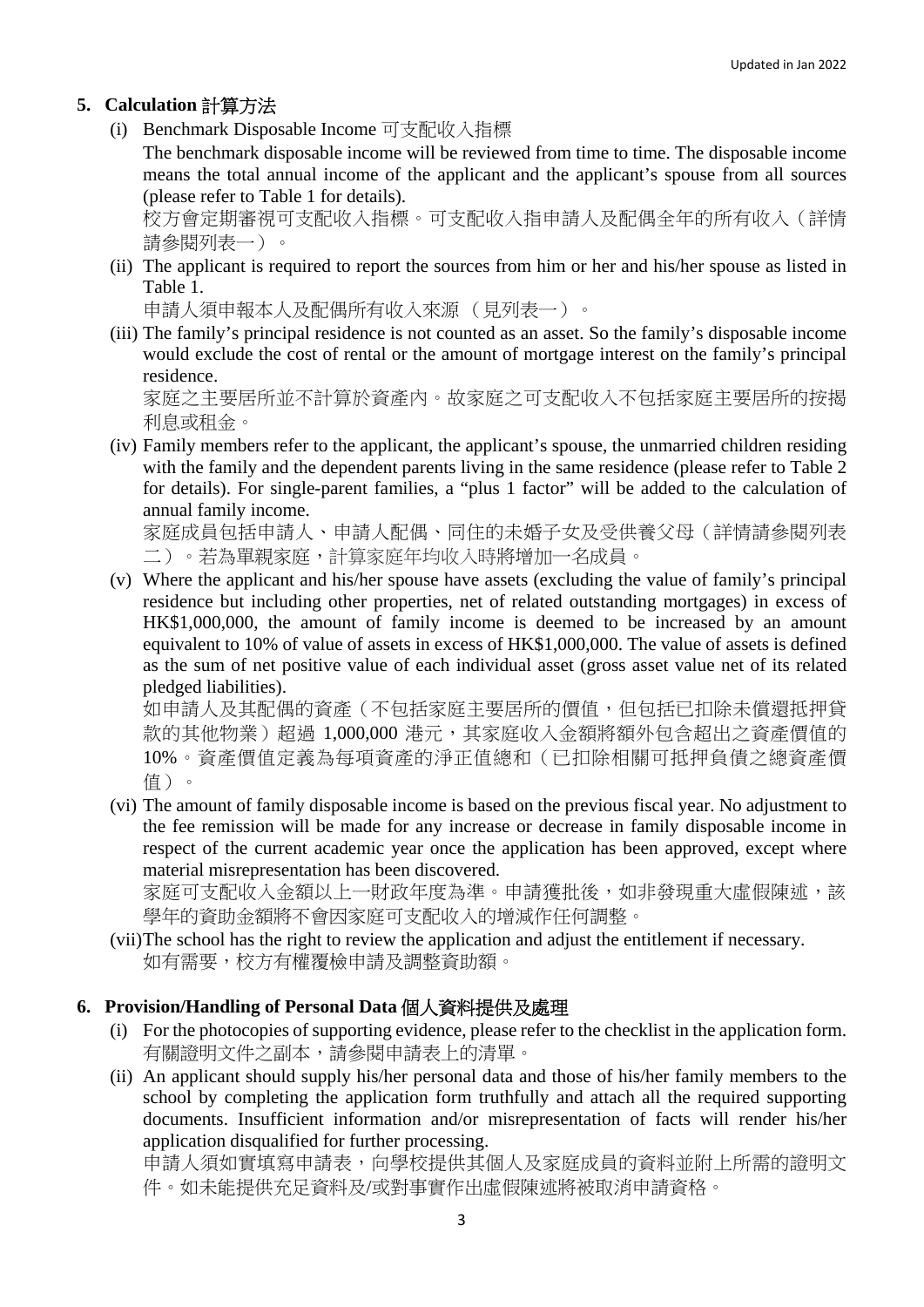- (iii) The personal data provided in the application and any supplementary information provided will only be used for the processing and authentication of the application. 於申請過程中提交的個人資料及補充資料只會用作處理及核實申請之用。
- (iv) If necessary, the school will contact government departments and organizations (including the employers of the applicant and applicant's family members) to verify the personal data provided in the application.

如有需要,校方會聯絡有關政府部門或機構(包括申請人及申請人家庭成員之僱主) 以核實申請人提交的個人資料。

(v) All data given in the application form are subject to investigation, including home visits by the school. Any willful misrepresentation and/or concealment of facts will lead to disqualification, restitution in full and possible prosecution. 申請表內提供的所有資料均須接受調査,包括校方作出的家訪。任何故意的虛假陳述

及/或隱瞞事實將導致取消資格、全額賠償並可能被起訴。

(vi) All documents submitted are not returnable. However, according to Sections 18 and 22 and Principle 6 of Schedule 1 of the Personal Data (Privacy) Ordinance (Chapter 486 of the Laws of the Hong Kong Special Administration Region), an applicant has the right to access and make corrections to the data provided by him/her. He/she can also obtain copies of his/her personal data subject to the payment of necessary administration charges. Such requests should be addressed to the School Principal in writing.

所有提交的文件恕不發還。然而,根據《個人資料(私隱)條例》附表 1 第 18 及 22 條及第6條原則(香港特別行政區法例第486章),申請人有權查閱及更正由他/她提 供的資料,亦可取得由他/她提供的個人資料副本,但須支付所需的行政費用。申請人 如欲提出此項要求,可向校長作出書面申請。

## **7. Declaration** 聲明

(i) The applicant (the student's parent or legal guardian) is required to declare that the information given in the application is true and complete.

申請人(學生家長或法定監護人)須聲明申請中所提供的資料屬真確及完整。

(ii) If there are no supporting documents such as employment record and certificate of marriage status, the declaration under oath could be made at the District Offices of Home Affairs Department or before a solicitor. The applicant is legally responsible for the information provided in his/her application.

若申請人未能提供工作紀錄及婚姻狀況證明,可向民政事務處或事務律師要求辦理宣 誓聲明。申請人須為其於申請中提供的資料負上法律責任。

## **8. Submission of Application** 提交申請

All applications should be submitted to the Administration Office by hand within office hours. To protect personal data, the applicant should enclose the completed application form and all the supporting documents in an A4-sized envelope which is sealed and signed for submission to the school. For the submission of documentary evidences required, please refer to the checklist in the application form.

所有申請應在辦公時間內親身交回校務處。為保護個人資料,申請人應將填妥的申請表及 所有證明文件放於 A4 公文袋内,簽署並密封後交回學校。有關文件證明要求,請參閱申請 表內的清單。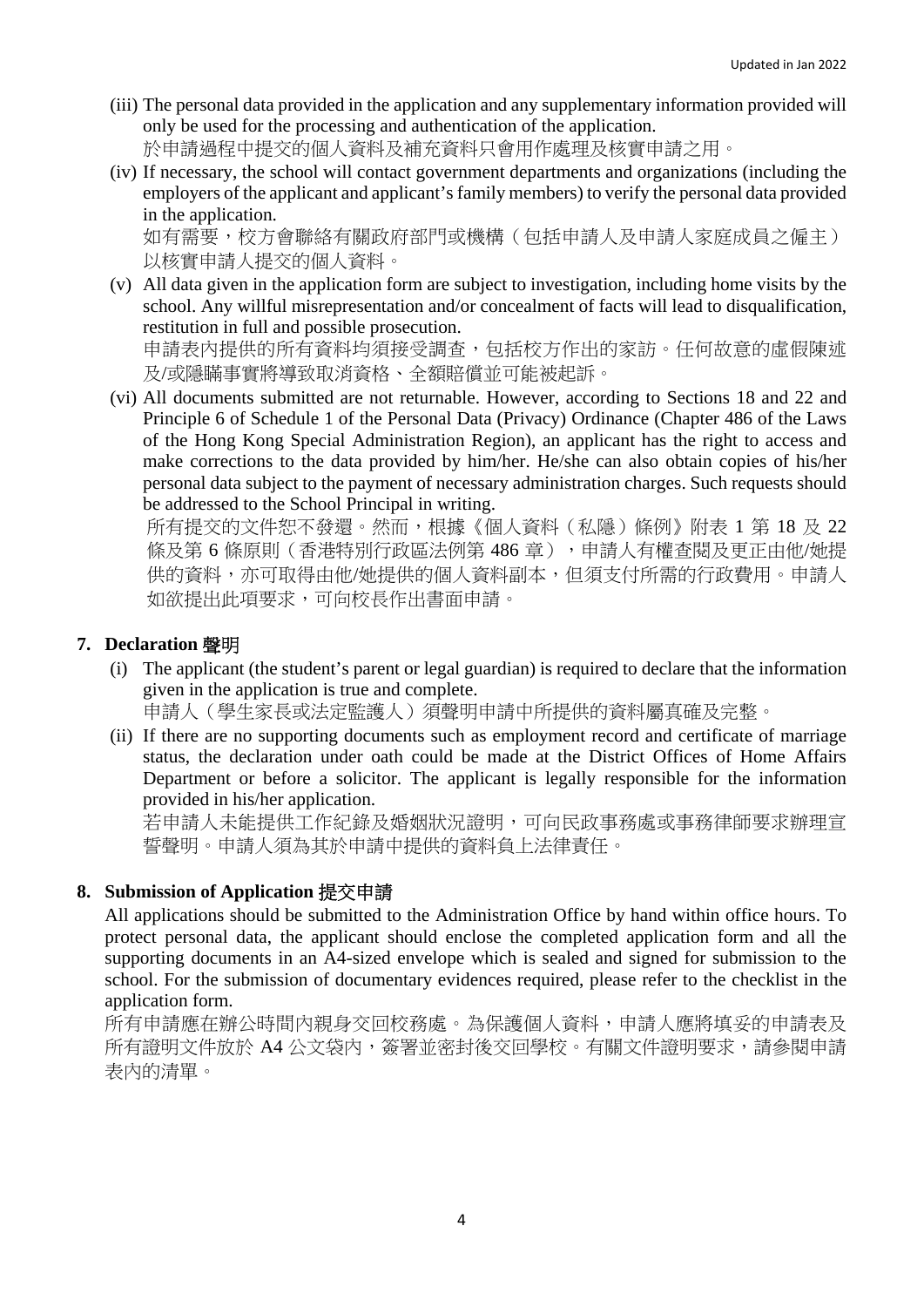# **9. Appeal** 覆核

If applicants are dissatisfied with the result of their application, they can apply in writing to the School Principal for a review within two weeks from the date of notification, with sound justifications and related documents in support of their appeal provided.

如申請人對申請結果有異議,可在收到通知之日起兩周內以書面形式向校長申請覆核,並 提供合理的理由及有關文件。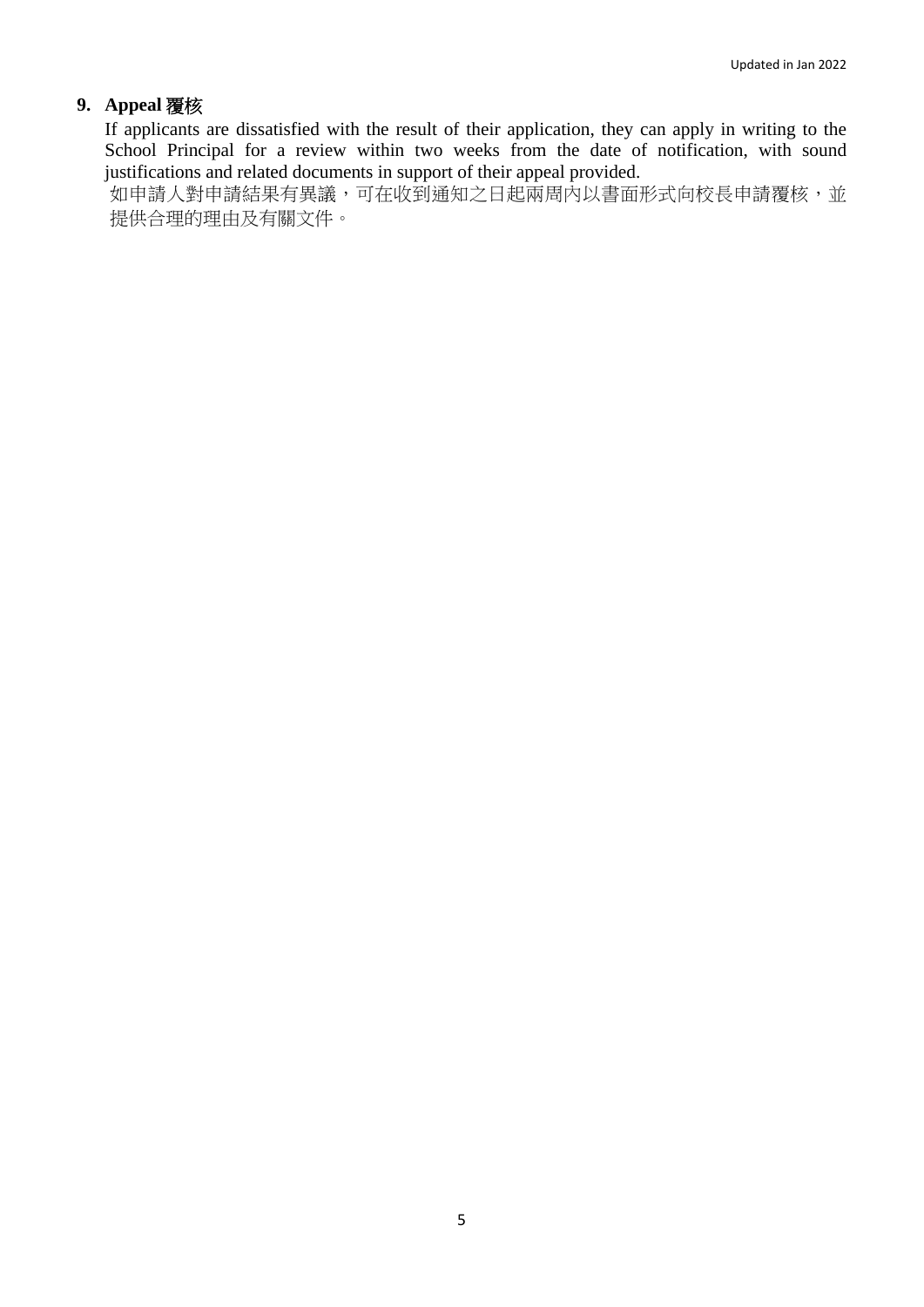#### **Table 1: Types of Disposable Income**  列表一:可支配收入種類

| Items need to be assessed                                                                                                                                                        | Items need not to be assessed                                                                     |
|----------------------------------------------------------------------------------------------------------------------------------------------------------------------------------|---------------------------------------------------------------------------------------------------|
| 須審核的項目                                                                                                                                                                           | 不須審核的項目                                                                                           |
| 1. Salary of full-time, part-time or temporary<br>job, excluding Provident Fund or Mandatory<br>Provident Fund contribution by employee.<br>薪酬(全職、兼職、或臨時職位的薪酬)<br>不包括僱員公積金或強積金供款 | 1. One-off retirement gratuity / Mandatory<br>Provident Fund /Provident Fund<br>一次過領取的退休金或強積金或公積金 |
| 2. Double pay / Leave pay                                                                                                                                                        | 2. Disability allowance                                                                           |
| 雙薪 / 假期工資                                                                                                                                                                        | 傷殘津貼                                                                                              |
| 3. Allowance (including housing or rent, travel<br>/meals/overtime work/ education/ shift<br>allowance, etc.)<br>津貼 (包括房屋 /交通 /旅遊 /膳食 /教育 /輪<br>班津貼等)                            | 3. Contract gratuity<br>約滿酬金                                                                      |
| 4. Bonus / Commission / Tips                                                                                                                                                     | 4. Severance payment / Long service payment                                                       |
| 花紅 / 佣金 / 小賬                                                                                                                                                                     | 遣散費/長期服務金                                                                                         |
| 5. Wages in lieu of notice of dismissal                                                                                                                                          | 5. Loans                                                                                          |
| 因被撤職而領取的代通知金                                                                                                                                                                     | 貸款                                                                                                |
| 6. Bursaries / Scholarships awarded                                                                                                                                              | 6. Old age allowance                                                                              |
| 助學金/獎學金                                                                                                                                                                          | 長者津貼 (即生果金)                                                                                       |
| 7. Profit from business                                                                                                                                                          | 7. Inheritance                                                                                    |
| 經商利潤                                                                                                                                                                             | 遺產                                                                                                |
| 8. Interests from fixed deposits and investments<br>(including stocks, shares and bonds etc.)<br>利息收入(來自定期存款、證券、債券<br>等)                                                         | 8. Charity donations received<br>慈善捐獻                                                             |
| 9. Rental income                                                                                                                                                                 | 9. Comprehensive Social Security Assistance                                                       |
| 租金收入                                                                                                                                                                             | 綜合社會保障援助金                                                                                         |
| 10. Monthly pension / Widow's & Children's<br>Compensation<br>每月領取的退休金/遺孀及子女補助                                                                                                   | 10. Retraining allowance<br>再培訓津貼                                                                 |
| 11. Contribution from family members not living<br>together or relatives<br>非同住子女及親屬的津助                                                                                          | 11. Traffic accident / insurance / injury indemnity<br>交通意外 / 保險 / 傷亡賠償                           |
| 12. Alimony / living expenses from ex-spouse<br>離異配偶所給予的贍養費或生活費                                                                                                                  |                                                                                                   |
| 13. Others<br>其他                                                                                                                                                                 |                                                                                                   |